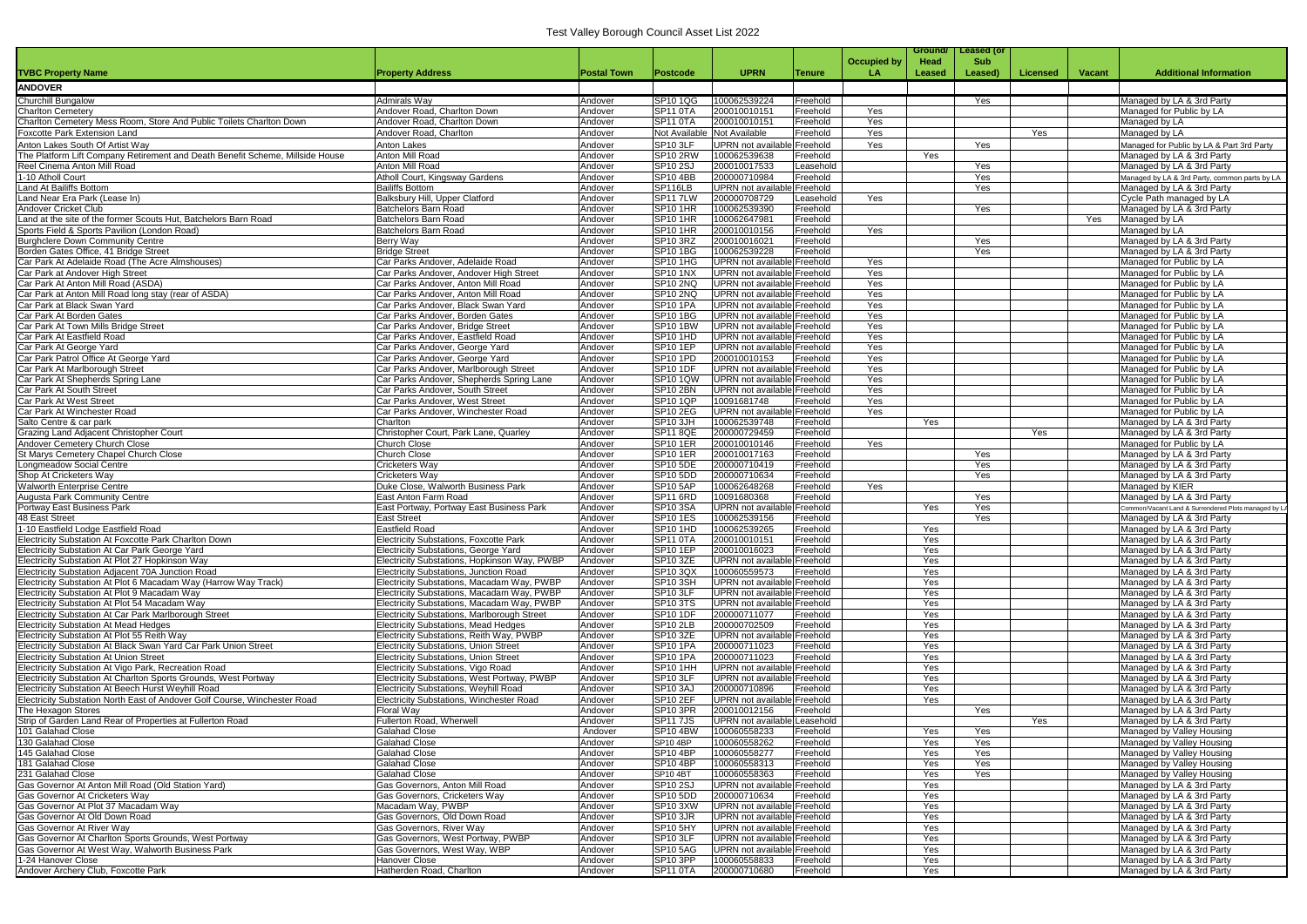|                                                                                                                             |                                                         |                    |                                              |                                         |                       |             | Ground/    | Leased (or |                 |               |                                                                   |
|-----------------------------------------------------------------------------------------------------------------------------|---------------------------------------------------------|--------------------|----------------------------------------------|-----------------------------------------|-----------------------|-------------|------------|------------|-----------------|---------------|-------------------------------------------------------------------|
|                                                                                                                             |                                                         |                    |                                              |                                         |                       | Occupied by | Head       | <b>Sub</b> |                 |               |                                                                   |
| <b>TVBC Property Name</b>                                                                                                   | <b>Property Address</b>                                 | <b>Postal Town</b> | Postcode                                     | <b>UPRN</b>                             | Tenure                | <b>LA</b>   | Leased     | Leased)    | <b>Licensed</b> | <b>Vacant</b> | <b>Additional Information</b>                                     |
| Andover Rugby Football Club, Foxcotte Park                                                                                  | Hatherden Road, Charlton                                | Andover            | <b>SP11 0TA</b>                              | 200000718629                            | Freehold              |             | Yes        |            |                 |               | Managed by LA & 3rd Party                                         |
| New Street Football & Social Club, Foxcotte Park<br>Foxcotte Park Car Park (Managed by TVBC & Contribution by Leaseholders) | Hatherden Road, Charlton<br>Hatherden Road, Charlton    | Andover<br>Andover | SP11 0TA<br>SP11 0TA                         | 200010013210<br>2.00001E+11             | Freehold<br>Freehold  | Yes         | Yes        |            |                 |               | Managed by LA & 3rd Party<br>Managed by LA & Contributions of LHs |
| The Guildhall                                                                                                               | <b>High Street</b>                                      | Andover            | SP <sub>10</sub> 1LP                         | 200000719173                            | Freehold              | Yes         |            | Yes        |                 |               | Managed by LA & Part Leased                                       |
| 20 High Street                                                                                                              | <b>High Street</b>                                      | Andover            | <b>SP10 1NJ</b>                              | 100062539208                            | Freehold              |             |            | Yes        |                 |               | Managed by LA & 3rd Party                                         |
| 4 High Street                                                                                                               | <b>High Street</b>                                      | Andover            | <b>SP10 1NX</b>                              | 100062539211                            | Freehold              |             |            | Yes        |                 |               | Managed by LA & 3rd Party                                         |
| 63-71 High Street Andover Hampshire                                                                                         | <b>High Street</b>                                      | Andover            | <b>SP10 1LP</b>                              | Various UPRNs                           | Freehold              |             |            | Yes        |                 |               | Managed by LA & 3rd Party                                         |
| 83 High Street                                                                                                              | <b>High Street</b>                                      | Andover            | SP <sub>10</sub> 1LR                         | 100062539201<br>200010017993            | Freehold              |             |            |            |                 | Yes           | Managed by LA                                                     |
| 98 & 100 High Street<br>72 Highlands Road (GF Flat)                                                                         | <b>High Street</b><br><b>Highlands Road</b>             | Andover<br>Andover | <b>SP10 1NE</b><br>SP10 2QA                  | 100060559302                            | Freehold<br>Freehold  |             | Yes        | Yes<br>Yes |                 |               | Managed by Valley Housing<br>Managed by LA & 3rd Party            |
| 76 Highlands Road (FF Flat)                                                                                                 | <b>Highlands Road</b>                                   | Andover            | SP10 2QA                                     | 100060559305                            | Freehold              |             |            | Yes        |                 |               | Managed by LA & 3rd Party                                         |
| Andover Trade Park (Plot 60) Joule Road                                                                                     | Joule Road                                              | Andover            | <b>SP10 3ZL</b>                              | <b>Various UPRNs</b>                    | Freehold              |             |            | Yes        |                 |               | Managed by LA & 3rd Party                                         |
| 45 Junction Road                                                                                                            | Junction Road                                           | Andover            | SP10 3QX                                     | 200010014971                            | Freehold              |             |            | Yes        |                 |               | Managed by LA & 3rd Party                                         |
| King Arthurs Hall King Arthurs Way                                                                                          | King Arthurs Hall King, Arthurs Way                     | Andover            | <b>SP10 4BS</b>                              | 200010010147                            | Freehold              |             |            | Yes        |                 |               | Managed by LA                                                     |
| 58 Launcelot Close<br>92 Launcelot Close                                                                                    | Launcelot Close<br><b>Launcelot Close</b>               | Andover<br>Andover | <b>SP10 4BX</b><br><b>SP10 4BY</b>           | 100060560217<br>100060560251            | Freehold<br>Freehold  |             | Yes<br>Yes | Yes<br>Yes |                 |               | Managed by Valley Housing<br>Managed by Valley Housing            |
| 2 Lune Court (+ Garage)                                                                                                     | Lune Court                                              | Andover            | <b>SP10 5EW</b>                              | 200000701515                            | Freehold              |             | Yes        |            |                 |               | Magaged by Valley Housing                                         |
| Portway Depot, Plot 37 Macadam Way                                                                                          | Macadam Way, PWBP                                       | Andover            | <b>SP10 3XW</b>                              | 200000728889                            | Freehold              | Yes         |            |            |                 |               | Managed by LA                                                     |
| Imperial Court (Plot 71 Unit 1-4) Walworth Business Park                                                                    | Magellan Close, WBP                                     | Andover            | <b>SP10 5NT</b>                              | 100062695384                            | Freehold              |             |            | Yes        |                 |               | Managed by LA/ Kier                                               |
| Scott Centre At Mead Hedges                                                                                                 | <b>Mead Hedges</b>                                      | Andover            | <b>SP10 2LB</b>                              | 200000702509                            | Freehold              |             | Yes        |            |                 |               | Managed by LA                                                     |
| 105 New Street                                                                                                              | <b>New Street</b>                                       | Andover            | <b>SP10 1DR</b>                              | 100060561935                            | Freehold              |             |            |            |                 | Yes           | Managed by LA                                                     |
| 107 New Street<br>109 New Street                                                                                            | <b>New Street</b><br><b>New Street</b>                  | Andover<br>Andover | <b>SP10 1DR</b><br><b>SP10 1DR</b>           | 100060561935<br>100060561935            | Freehold<br>Freehold  |             |            |            |                 | Yes<br>Yes    | Managed by LA<br>Managed by LA                                    |
| 51A (former 46-49) New Street                                                                                               | <b>New Street</b>                                       | Andover            | <b>SP10 1EL</b>                              | 100062539287                            | Freehold              |             | Yes        |            |                 |               | Managed by LA & 3rd Party                                         |
| 83 New Street, next to (ROW Lease In)                                                                                       | <b>New Street</b>                                       | Andover            | <b>SP10 1DR</b>                              | 100062539277                            | Leasehold             | Yes         |            |            |                 |               | Managed for Public by LA                                          |
| Crisis And Support Centre 15 - 17 New Street                                                                                | <b>New Street</b>                                       | Andover            | SP <sub>10</sub> 1EL                         | 100062539288                            | Freehold              |             |            | Yes        |                 |               | Managed by LA & 3rd Party                                         |
| Old Landfil Site (Chalk Pit)                                                                                                | Old Winton Road                                         | Andover            | <b>SP10 2DS</b>                              | <b>UPRN</b> not availabl                | <b>Freehold</b>       |             |            |            |                 | Yes           | Managed by LA                                                     |
| East Anton Sports Pavilion                                                                                                  | <b>Pavilion Road</b>                                    | Andover            | SP11 6XU                                     | 10091681422                             | Freehold              | Yes         |            |            |                 |               | Managed for Public by LA                                          |
| <b>Picket Twenty Community Centre</b><br>Unit 1 Eclipse House                                                               | <b>Picket Twenty Way</b><br><b>Picket Twenty Way</b>    | Andover<br>Andover | SP <sub>11</sub> 6TY<br><b>SP11 6TY</b>      | 10023632219<br>10094211385              | Freehold<br>Leasehold |             |            | Yes<br>Yes |                 |               | Managed by LA & 3rd Party<br>Managed by LA & 3rd Party            |
| The Phoenix Centre                                                                                                          | Pilgrims Way                                            | Andover            | SP10 5HW                                     | 200000710176                            | Freehold              |             |            | Yes        |                 |               | Managed by LA & 3rd Party                                         |
| Scouts Hut, West Portway                                                                                                    | <b>Portway West</b>                                     | Andover            | SP10 3LF                                     | <b>UPRN</b> not available               | Freehold              |             | Yes        |            |                 |               | Managed by LA & 3rd Party                                         |
| Portway West Business Park                                                                                                  | Portway West Business Park                              | Andover            | SP10 3LF                                     | <b>UPRN</b> not availabl                | Freehold              |             | Yes        | Yes        |                 |               | Common/Vacant Land & Surrendered Plots managed by LA              |
| Land Adjacent 1 Pound View, Stoke Road, Smannell                                                                            | Pound View, Stoke Road, Smannell                        | Andover            | <b>SP11 6JN</b>                              | 200000729438                            | Freehold              |             |            |            |                 | Yes           | Managed by LA                                                     |
| Borden Gates Toilets, Adj. 41 Bridge Street                                                                                 | Public Toilets Andover, Bridge Street                   | Andover            | <b>SP10 1BG</b>                              | 100062539228<br>200010010152            | Freehold<br>Freehold  | Yes<br>Yes  |            |            |                 |               | Managed for Public by LA                                          |
| George Yard Car Park Toilets<br><b>Westmarch Business Centre</b>                                                            | Public Toilets Andover, George Yard<br><b>River Way</b> | Andover<br>Andover | SP10 1PD<br><b>SP10 1NS</b>                  | 200010016159                            | Freehold              |             | Yes        |            |                 |               | Managed for Public by LA<br>Managed by LA & 3rd Party             |
| Sopwith Park (Plot 50 Units 1-6) Portway West Business Park                                                                 | Royce Close, PWBP                                       | Andover            | SP <sub>10</sub> 3TS                         | <b>UPRN</b> not availabl                | Freehold              |             |            | Yes        |                 |               | Managed by LA & 3rd Party                                         |
| Land adjacent River Anton                                                                                                   | Shepherds Spring Lane                                   | Andover            | <b>SP10 1DL</b>                              | 100062539376                            | Freehold              |             |            | Yes        |                 |               | Managed by LA & 3rd Party                                         |
| 3 Silver Birch Road (FF Flat)                                                                                               | Silver Birch Road                                       | Andover            | <b>SP10 3DT</b>                              | 100060564217                            | Freehold              |             |            | Yes        |                 |               | Managed by LA & 3rd Party                                         |
| 5 - 7 Silver Birch Road (GF Shop)                                                                                           | Silver Birch Road                                       | Andover            | <b>SP10 3DT</b>                              | 100062539800                            | Freehold              |             |            | Yes        |                 |               | Managed by LA & 3rd Party                                         |
| 9 Silver Birch Road (FF Flat)<br>24 Spev Court Hampshire                                                                    | Silver Birch Road<br>Spey Court                         | Andover<br>Andover | SP <sub>10</sub> 3DT<br>SP <sub>10</sub> 5HA | 100060564221<br>200000703388            | Freehold<br>Freehold  |             | Yes        | Yes<br>Yes |                 |               | Managed by LA & 3rd Party<br>Managed by Valley Housing            |
| Saxon Fields Sports Pitch                                                                                                   | <b>St Birinus Gardens</b>                               | Andover            | <b>SP10 4NP</b>                              | 200010010161                            | Freehold              | Yes         |            |            |                 |               | Managed for Public by LA                                          |
| Saxon Fields Pavilion                                                                                                       | <b>St Birinus Gardens</b>                               | Andover            | <b>SP10 4NP</b>                              | 200010010161                            | Freehold              | Yes         |            |            |                 |               | Managed for Public by LA                                          |
| St Anns Hall                                                                                                                | <b>Suffolk Road</b>                                     | Andover            | <b>SP10 2JD</b>                              | 100062539657                            | Freehold              |             |            | Yes        |                 |               | Managed by LA & 3rd Parties                                       |
| Picket Twenty Sports Pavilion (Urban Park)                                                                                  | <b>Telegraph Road</b>                                   | Andover            | SP11 6UF                                     | 10091680353                             | Freehold              | Yes         |            |            |                 |               | Managed by LA                                                     |
| 39 Tintagel Close<br>50 Tintagel Close                                                                                      | <b>Tintagel Close</b><br><b>Tintagel Close</b>          | Andover<br>Andover | <b>SP10 4DA</b><br><b>SP10 4DA</b>           | 100060565883<br>100060565894            | Freehold<br>Freehold  |             | Yes<br>Yes | Yes<br>Yes |                 |               | Managed by Valley Housing<br>Managed by Valley Housing            |
| 80 Tintagel Close                                                                                                           | <b>Tintagel Close</b>                                   | Andover            | <b>SP10 4DB</b>                              | 100060565923                            | Freehold              |             | Yes        | Yes        |                 |               | Managed by Valley Housing                                         |
| Town Mill House 20 Bridge Street                                                                                            | Town Mill House, Bridge Street                          | Andover            | <b>SP10 1BL</b>                              | 200000710369                            | Freehold              |             |            | Yes        |                 |               | Managed by LA & 3rd Party                                         |
| Town Mill House 20A Bridge Street                                                                                           | Town Mill House, Bridge Street                          | Andover            | <b>SP10 1BL</b>                              | 200000710369                            | Freehold              |             |            |            |                 | Yes           | Managed by LA                                                     |
| Town Mill House 20B Bridge Street                                                                                           | Town Mill House, Bridge Street                          | Andover            | <b>SP10 1BL</b>                              | 200000711516                            | Freehold              |             |            |            |                 | Yes           | Managed by LA                                                     |
| 11 Union Street                                                                                                             | <b>Union Street</b>                                     | Andover            | <b>SP10 1PA</b>                              | 200000711446                            | Freehold              |             |            | Yes        |                 |               | Managed by LA & 3rd Party                                         |
| 12 Union Street<br>14 Union Street                                                                                          | <b>Union Street</b><br><b>Union Street</b>              | Andover<br>Andover | <b>SP10 1PA</b><br><b>SP10 1PA</b>           | 200000710456<br>200000711272            | Freehold<br>Freehold  |             |            | Yes<br>Yes |                 |               | Managed by LA & 3rd Party<br>Managed by LA & 3rd Party            |
| 16 Union Street                                                                                                             | <b>Union Street</b>                                     | Andover            | <b>SP10 1PA</b>                              | 200000711369                            | Freehold              |             |            | Yes        |                 |               | Managed by LA & 3rd Party                                         |
| 18 Union Street                                                                                                             | <b>Union Street</b>                                     | Andover            | <b>SP10 1PA</b>                              | 200000711224                            | Freehold              |             |            | Yes        |                 |               | Managed by LA & 3rd Party                                         |
| 2 Union Street                                                                                                              | <b>Union Street</b>                                     | Andover            | <b>SP10 1PA</b>                              | 200000710478                            | Freehold              |             |            | Yes        |                 |               | Managed by LA & 3rd Party                                         |
| 20 Union Street                                                                                                             | <b>Union Street</b>                                     | Andover            | <b>SP10 1PA</b>                              | 200000711308                            | Freehold              |             |            | Yes        |                 |               | Managed by LA & 3rd Party                                         |
| 4 Union Street<br>6 Union Street                                                                                            | <b>Union Street</b><br><b>Union Street</b>              | Andover<br>Andover | <b>SP10 1PA</b><br><b>SP10 1PA</b>           | 200000710199<br>200000710948            | Freehold<br>Freehold  |             |            | Yes<br>Yes |                 |               | Managed by LA & 3rd Party<br>Managed by LA & 3rd Party            |
| 8 - 10 Union Street, The Rendezvous                                                                                         | <b>Union Street</b>                                     | Andover            | <b>SP10 1PA</b>                              | 200000710353                            | Freehold              | Yes         |            |            |                 |               | Managed by LA & 3rd Party                                         |
| <b>9 Union Street</b>                                                                                                       | <b>Union Street</b>                                     | Andover            | <b>SP10 1PA</b>                              | 200000710933                            | Freehold              |             |            | Yes        |                 |               | Managed by LA & 3rd Party                                         |
| Canopy At Union Street (Flying Freehold)                                                                                    | <b>Union Street</b>                                     | Andover            | <b>SP10 1PA</b>                              | 200000710478                            | Freehold              | Yes         |            |            |                 |               | Managed for Public by LA                                          |
| Union House, 7 Union Street                                                                                                 | <b>Union Street</b>                                     | Andover            | SP <sub>10</sub> 1PA                         | 200000718620                            | Freehold              |             |            | Yes        |                 |               | Managed by LA & 3rd Party, common parts by LA                     |
| Andover Bowling Club                                                                                                        | Vigo Road Park                                          | Andover            | <b>SP10 1HL</b>                              | 200000710536                            | Freehold              |             |            | Yes        |                 |               | Managed by LA & 3rd Party                                         |
| Walworth Business Park (North & South of Walworth Rd)<br>Plot 90 Walworth Business Park (Extension Land)                    | <b>Walworth Business Park</b><br><b>Walworth Road</b>   | Andover<br>Andover | <b>SP10 5AB</b><br><b>SP10 5AN</b>           | <b>UPRN</b> not availab<br>200010010163 | Freehold<br>Freehold  | Yes         | Yes        | Yes        |                 |               | Managed by KIER<br>Managed by LA                                  |
| Andover Athletics at Charlton Leisure Centre                                                                                | West Portway, Portway West Business Park                | Andover            | SP <sub>10</sub> 3LF                         | 200000718949                            | Freehold              |             |            | Yes        |                 |               | Managed by LA & 3rd Party                                         |
| <b>Charlton Lakes &amp; Leisure Grounds</b>                                                                                 | West Portway, Portway West Business Park                | Andover            | SP <sub>10</sub> 3LF                         | <b>UPRN</b> not availab                 | Freehold              | Yes         |            | Yes        |                 |               | Managed by LA                                                     |
| Charlton Sports & Leisure Centre                                                                                            | West Portway, Portway West Business Park                | Andover            | SP <sub>10</sub> 3LF                         | 200000718949                            | Freehold              | Yes         |            | Yes        |                 |               | Managed Part by LA, Part by PFP                                   |
| Lakeside Pavilion, Charlton Leisure Centre                                                                                  | West Portway, Portway West Business Park                | Andover            | <b>SP10 3LF</b>                              | 200000727459                            | Freehold              |             |            | Yes        |                 |               | Managed by PFP                                                    |
| Portway Football Stadium, West Portway                                                                                      | West Portway, Portway West Business Park                | Andover            | SP <sub>10</sub> 3LF<br>SP10 3LF             | 100062539956                            | Freehold<br>Freehold  |             |            | Yes<br>Yes |                 |               | Managed by LA & 3rd Party                                         |
| Andover Sports Academy (former Depot Youth Complex)                                                                         | West Portway, Portway West Business Park                | Andover            |                                              | 200010010167                            |                       |             |            |            |                 |               | Managed by LA & 3rd Party                                         |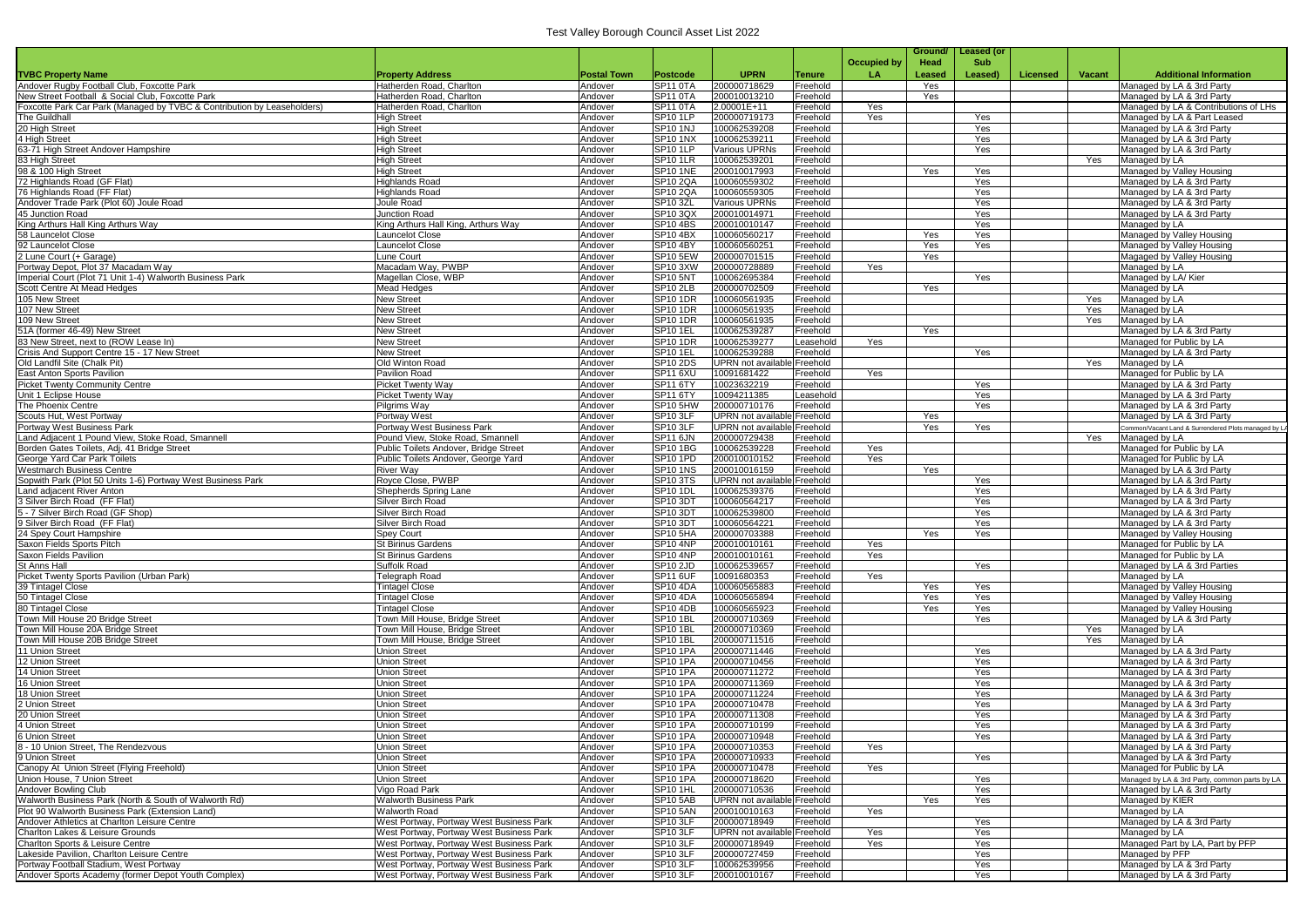|                                                                                                                     |                                                            |                                    |                                         |                                                                   |                      |                    | Ground/       | Leased (or |                  |        |                                                         |
|---------------------------------------------------------------------------------------------------------------------|------------------------------------------------------------|------------------------------------|-----------------------------------------|-------------------------------------------------------------------|----------------------|--------------------|---------------|------------|------------------|--------|---------------------------------------------------------|
|                                                                                                                     |                                                            |                                    |                                         |                                                                   |                      | <b>Occupied by</b> | Head          | <b>Sub</b> |                  |        |                                                         |
| <b>TVBC Property Name</b>                                                                                           | <b>Property Address</b>                                    | <b>Postal Town</b>                 | <b>Postcode</b>                         | <b>UPRN</b>                                                       | <b>Tenure</b>        | LA                 | <b>Leased</b> | Leased)    | <b>Licensed</b>  | Vacant | <b>Additional Information</b>                           |
| Andover Leisure Centre                                                                                              | West Street                                                | Andover                            | <b>SP10 1QP</b>                         | 200000697954                                                      | Freehold             |                    |               | Yes        |                  |        | Managed by PFP                                          |
| <b>Andover Magistrates Court</b>                                                                                    | West Street                                                | Andover                            | <b>SP10 1QP</b>                         | 200000730262                                                      | Freehold             |                    |               |            |                  | Yes    | Managed by LA                                           |
| <b>Chantry Centre</b>                                                                                               | <b>West Street</b>                                         | Andover                            | <b>SP10 1DE</b>                         | 200010015165                                                      | Freehold             |                    |               | Yes        |                  |        | Managed by LA & 3rd Parties                             |
| The Lights                                                                                                          | <b>West Street</b>                                         | Andover                            | <b>SP10 1DH</b>                         | 100062539365                                                      | Freehold             | Yes                |               | Yes        |                  |        | Managed by LA & 3rd Party                               |
| Beech Hurst (TVBC offices)<br>Andover Golf Club, 51 Winchester Road                                                 | <b>Weyhill Road</b><br><b>Winchester Road</b>              | Andover<br>Andover                 | <b>SP10 3AJ</b><br>SP <sub>10</sub> 2EF | 200000710896<br>100062539668                                      | Freehold<br>Freehold | Yes                |               | Yes<br>Yes |                  |        | Managed by LA & 3rd Party<br>Managed by LA & 3rd Party  |
| <b>EASTLEIGH</b>                                                                                                    |                                                            |                                    |                                         |                                                                   |                      |                    |               |            |                  |        |                                                         |
| The Knightwood Leisure Centre, Skys Wood Road, Chandlers Ford                                                       | Knightwood Leisure Centre                                  | Eastleigh                          | SO53 4SJ                                | 200010010155                                                      | Freehold             |                    |               | Yes        |                  |        | Managed by PFP                                          |
| Knightwood Recreation Grounds Skys Wood Road Chandlers Ford                                                         | Knightwood Recreation Ground                               | Eastleigh                          | SO53 4SJ                                | 200010010155                                                      | Freehold             |                    |               | Yes        |                  |        | Managed by PFP                                          |
| Car Park At Valley Park Community Centre Pilgrims Close Chandlers Ford                                              | Pilgrims Close, Chandlers Ford                             | Eastleigh                          | SO53 4ST                                | 200000710459                                                      | Freehold             | Yes                |               |            |                  |        | Managed for Public by LA                                |
| Valley Park Community Centre Pilgrims Close Chandlers Ford                                                          | Pilgrims Close, Chandlers Ford                             | Eastleigh                          | SO53 4ST                                | 200000710459                                                      | Freehold             |                    |               | Yes        |                  |        | Managed by LA & 3rd Party                               |
| Knightwood Pre-School, The Knightwood Leisure Centre, Skys Wood Road                                                | Skys Wood Road, Chandlers Ford                             | Eastleigh                          | SO53 4SJ                                | 10091683457                                                       | Freehold             |                    | Yes           | Yes        |                  |        | Managed by LA & 3rd Party                               |
| <b>NEWBURY</b>                                                                                                      |                                                            |                                    |                                         |                                                                   |                      |                    |               |            |                  |        |                                                         |
| Unit 9, Hambridge Business Centre                                                                                   | Hambridge Lane                                             | Newbury                            | <b>RG14 5TU</b>                         | UPRN not available Freehold                                       |                      |                    | Yes           | Yes        |                  |        | Managed by LA & 3rd Party                               |
| <b>NORTH BADDESLEY</b>                                                                                              |                                                            |                                    |                                         |                                                                   |                      |                    |               |            |                  |        |                                                         |
| Playground At St Georges Court, Bracken Road                                                                        | <b>Bracken Road</b>                                        | North Baddesley SO52 9A            |                                         | 100062010697                                                      | Freehold             | Yes                |               |            |                  |        | Managed for Public by LA                                |
| 11 Fleming Avenue                                                                                                   | Fleming Avenue                                             | North Baddeslev                    | SO52 9EJ                                | 100062537777                                                      | Freehold             |                    |               | Yes        |                  |        | Managed by LA & 3rd Party                               |
| 13 Fleming Avenue                                                                                                   | <b>Fleming Avenue</b>                                      | North Baddesley                    | SO52 9EJ                                | 100060579834                                                      | Freehold             |                    |               | Yes        |                  |        | Managed by LA & 3rd Party                               |
| 19 & 21 Fleming Avenue & 33 Willis Avenue (garage)                                                                  | <b>Fleming Avenue</b>                                      | North Baddesley                    | SO52 9EJ                                | 100062537905                                                      | Freehold             |                    |               | Yes        |                  |        | Managed by LA & 3rd Party                               |
| 23 Fleming Avenue & 32 Willis Avenue (garage)                                                                       | <b>Fleming Avenue</b>                                      | North Baddesley                    | SO52 9EJ                                | 100062537779                                                      | Freehold             |                    |               | Yes        |                  |        | Managed by LA & 3rd Party                               |
| 25 Fleming Avenue & 34 Willis Avenue (garage)                                                                       | Fleming Avenue                                             | North Baddesley                    | SO52 9EJ                                | 100062537780                                                      | Freehold             |                    |               | Yes        |                  |        | Managed by LA & 3rd Party                               |
| 27 & 29 Fleming Avenue & Garage 35<br>3 & 7 Fleming Avenue & 36 & 37 Willis Avenue (garages)                        | Fleming Avenue<br><b>Fleming Avenue</b>                    | North Baddeslev<br>North Baddesley | SO52 9EJ<br>SO52 9EJ                    | 100062537781<br>100062537783                                      | Freehold<br>Freehold |                    |               | Yes<br>Yes |                  |        | Managed by LA & 3rd Party<br>Managed by LA & 3rd Party  |
| 5 Fleming Avenue                                                                                                    | Fleming Avenue                                             | North Baddesley                    | SO52 9EJ                                | 100062537782                                                      | Freehold             |                    |               | Yes        |                  |        | Managed by LA & 3rd Party                               |
| 9 Fleming Avenue                                                                                                    | <b>Fleming Avenue</b>                                      | North Baddesley                    | SO52 9EJ                                | 100060579831                                                      | Freehold             |                    |               | Yes        |                  |        | Managed by LA & 3rd Party                               |
| North Baddesley Community Centre Fleming Avenue                                                                     | <b>Fleming Avenue</b>                                      | North Baddeslev                    | <b>SO52 9AQ</b>                         | 100062537760                                                      | Freehold             |                    |               | Yes        |                  |        | Managed by LA & 3rd Party                               |
| Playground And Playing Fields At North Baddesley Community Centre Fleming Avenue                                    | <b>Fleming Avenue</b>                                      | North Baddeslev                    | SO52 9AQ                                | 100062537760                                                      | Freehold             | Yes                |               |            |                  |        | Managed for Public by LA                                |
| 77 - 87 Mortimer Way & 14 - 22 Hoe Lane                                                                             | Mortimer Way & Hoe Lane                                    | North Baddesley SO52 9NE           |                                         | 100060580976                                                      | Freehold             |                    | Yes           |            |                  |        | Managed by LA & 3rd Party                               |
| <b>ROMSEY</b>                                                                                                       |                                                            |                                    |                                         |                                                                   |                      |                    |               |            |                  |        |                                                         |
| Abbotswood Community Centre 14 Abbotswood Common Road                                                               | Abbotswood Common Road                                     | Romsey                             | SO51 0BX                                | 10091682165                                                       | Freehold             |                    | Yes           |            |                  |        | Managed by LA & 3rd Party                               |
| 30 Alma Road                                                                                                        | Alma Road                                                  | Romsev                             | SO51 8ED                                |                                                                   | Freehold             |                    |               | Yes        |                  | Yes    | Managed by Valley Housing                               |
| Hall (Guidehut) at Baden Powell Way                                                                                 | <b>Baden Powell Way</b>                                    | Romsey                             | SO51 8EA                                | 100062537510                                                      | Freehold             |                    | Yes           |            |                  |        | Managed by LA & 3rd Party                               |
| Dr Peter Centre, Romsey Boy Scouts Headquarters                                                                     | Baden Powell Way                                           | Romsey                             | <b>SO51 8EA</b>                         | 200000711469                                                      | Freehold             |                    | Yes           |            |                  |        | Managed by LA & 3rd Party                               |
| Cemetery Lodge, Botley Road                                                                                         | <b>Botley Road</b>                                         | Romsey                             | SO51 5SW                                | 100062648625                                                      | Freehold             |                    | <b>Yes</b>    |            |                  |        | Managed by LA & 3rd Party                               |
| <b>Romsey Cemetery</b>                                                                                              | <b>Botley Road</b>                                         | Romsev                             | SO51 5RP                                | 200000719663                                                      | Freehold             | Yes                |               |            |                  |        | Managed by LA                                           |
| The Chapel (Anglican), Romsey Cemetery                                                                              | <b>Botley Road</b>                                         | Romsev                             | SO51 5RP                                | 200000719663                                                      | Freehold             | Yes                |               |            |                  |        | Managed by LA                                           |
| The Old Chapel (Roman), Romsey Cemetery                                                                             | <b>Botley Road</b>                                         | Romsey                             | SO51 5RP                                | 100062648624                                                      | Freehold             | Yes                |               |            |                  |        | Managed by LA & 3rd Party                               |
| Spare Room, Romsey Bus Station<br>Patrol Office, Romsey Bus Station                                                 | <b>Broadwater Road</b>                                     | Romsev                             | SO51 8BF                                | 200010010171                                                      | Freehold             |                    |               | Yes        |                  |        | Managed by LA & 3rd Party                               |
| Taxi Office, Romsey Bus Station, Broadwater Road                                                                    | Broadwater Road<br>Broadwater Road                         | Romsey<br>Romsev                   | <b>SO51 8BF</b><br><b>SO51 8BF</b>      | 200010010171<br>200010010170                                      | Freehold<br>Freehold | Yes                |               | Yes        |                  |        | Managed by LA & 3rd Party<br>Managed by LA & 3rd Party  |
| Commercial Landfill Site At Casbrook Park                                                                           | Bunny Lane, Timsbury                                       | Romsev                             | SO51 0PG                                | UPRN not available Freehold                                       |                      |                    |               | Yes        |                  |        | Managed by LA & 3rd Party                               |
| Car Park At Alma Road                                                                                               | Car Parks Romsey, Alma Road                                | Romsey                             | <b>SO51 8ED</b>                         | UPRN not available Freehold                                       |                      | Yes                |               |            |                  |        | Managed for Public by LA                                |
| Car Park At St. Anne's House, Banning Street                                                                        | Car Parks Romsey, Banning Street                           | Romsey                             | SO51 8LZ                                | UPRN not available Freehold                                       |                      | Yes                |               |            |                  |        | Managed for Public by LA                                |
| Car Park At Broadwater Road                                                                                         | Car Parks Romsey, Broadwater Road                          | Romsev                             | SO51 8BF                                | UPRN not available Freehold                                       |                      | Yes                |               |            |                  |        | Managed for Public by LA                                |
| Car Park At Crosfield Hall Broadwater Road                                                                          | Car Parks Romsey, Broadwater Road                          | Romsey                             | SO51 8GI                                | UPRN not available Freehold                                       |                      | Yes                |               |            |                  |        | Managed for Public by LA                                |
| Car Park At Lortemore Place Latimer Street                                                                          | Car Parks Romsey, Lortemore Place, Latimer StreeRomsey     |                                    | SO14 3EE                                | UPRN not available Freehold                                       |                      | Yes                |               |            |                  |        | Managed for Public by LA                                |
| Car Park At Newton Lane                                                                                             | Car Parks Romsey, Newton Lane                              | Romsev                             | SO51 8GZ                                | UPRN not available Freehold                                       |                      | Yes                |               |            |                  |        | Managed for Public by LA                                |
| Car Park At Princes Road Hampshire County Library Station Road<br>Car Park At Romsey Sports Centre Southampton Road | Car Parks Romsey, Princes Road                             | Romsey                             | SO51 8DN<br><b>SO51 8AF</b>             | <b>UPRN</b> not available Freehold<br>UPRN not available Freehold |                      | Yes                |               |            |                  |        | Managed for Public by LA                                |
| 13 Church Street                                                                                                    | Car Parks Romsey, Southampton Road<br><b>Church Street</b> | Romsev<br>Romsey                   | SO51 8B1                                | 200000711544                                                      | Freehold             | Yes                |               | Yes        |                  |        | Managed for Public by LA<br>Managed by LA & 3rd Parties |
| 22 Church Street & Garage                                                                                           | <b>Church Street</b>                                       | Romsey                             | <b>SO51 8BU</b>                         | 100060571846                                                      | Leasehold            |                    | Yes           | Yes        |                  |        | Managed by LA & 3rd Party                               |
| King John's House Garden                                                                                            | <b>Church Street</b>                                       | Romsey                             | SO51 8B1                                | 200000720210                                                      | Freehold             |                    |               | Yes        |                  |        | Managed by LA & 3rd Party                               |
| Former Magistrates Court (TVBC Office)                                                                              | <b>Church Street</b>                                       | Romsey                             | SO51 8AQ                                | 100062537166                                                      | Freehold             | Yes                |               | Yes        |                  |        | Managed by LA & Parts by 3rd Parties                    |
| Crosfield Hall Broadwater Road                                                                                      | <b>Crosfield Hall</b>                                      | Romsey                             | SO51 8GL                                | 100062537376                                                      | Freehold             | Yes                |               |            |                  |        | Managed by LA                                           |
| Abbotswood Sports Ground                                                                                            | Cutforth Way, Romsey                                       | Romesy                             | SO51 0DS                                | 10091683569                                                       | Freehold             | Yes                |               |            |                  |        | Managed for Public by LA                                |
| Former Sewage Works, Next 10 Mannyngham Way, Timsbury                                                               | Mannyngham Way, Timsbury                                   | Romsey                             | SO51 0NJ                                | 100060574390                                                      | Freehold             |                    |               | Yes        |                  |        | Managed by LA & 3rd Party                               |
| Lord Palmerston Statue (NOT OWNED BY TVBC, BUT MAINTAINED)                                                          | <b>Market Place</b>                                        | Romsev                             | <b>SO51 8NB</b>                         | UPRN not available Agreement                                      |                      | Yes                |               |            |                  |        | Managed for Public by LA                                |
| 18 Market Place<br>18A Market Place (Ground & First Floor Rear)                                                     | Market Place 18<br>Market Place 18A                        | Romsey<br>Romsev                   | <b>SO51 8NA</b>                         | 100062537171<br>100062537486                                      | Freehold             |                    |               | Yes        |                  | Yes    | Managed by LA & 3rd Parties, common parts by LA         |
| Land at Mill Lane                                                                                                   | Mill Lane, Sherfield English                               | Romsey                             | <b>SO51 8NA</b><br>Near SO51            | <b>FUPRN</b> not available Freehold                               | Freehold             | Yes                |               |            | Yes occacionally |        | Managed by LA<br>Managed by LA                          |
| Montfort Hall, Benedict Close                                                                                       | Montfort Hall, Benedict Close                              | Romsey                             | <b>SO51 8PN</b>                         | 100062537528                                                      | Freehold             |                    |               | Yes        |                  |        | Managed by LA & 3rd Party                               |
| 1 Portersbridge Street                                                                                              | Portersbridge Street                                       | Romsev                             | SO51 8DH                                | 100060575730                                                      | Freehold             |                    | Yes           | Yes        |                  |        | Managed by Valley Housing                               |
| 3 Portersbridge Street                                                                                              | Portersbridge Street                                       | Romsey                             | <b>SO51 8DH</b>                         | 100060575732                                                      | Freehold             |                    | Yes           | Yes        |                  |        | Managed by Valley Housing                               |
| 5 Portersbridge Street                                                                                              | Portersbridge Street                                       | Romsey                             | <b>SO51 8DH</b>                         | 100060575734                                                      | Freehold             |                    | Yes           | Yes        |                  |        | Managed by Valley Housing                               |
| Portersbridge Street                                                                                                | Portersbridge Street                                       | Romsey                             | <b>SO51 8DH</b>                         | 100060575735                                                      | Freehold             |                    | Yes           | Yes        |                  |        | Managed by Valley Housing                               |
| 9 Portersbridge Street                                                                                              | Portersbridge Street                                       | Romsey                             | <b>SO51 8DH</b>                         | 100060575737                                                      | Freehold             |                    | Yes           | Yes        |                  |        | Managed by Valley Housing                               |
| 11 Portersbridge Street                                                                                             | Portersbridge Street                                       | Romsey                             | <b>SO51 8DH</b>                         | 100060575739                                                      | Freehold             |                    | Yes           | Yes        |                  |        | Managed by Valley Housing                               |
| 13 Portersbridge Street                                                                                             | Portersbridge Street                                       | Romsey                             | <b>SO51 8DH</b>                         | 100060575741                                                      | Freehold             |                    | Yes           | Yes        |                  |        | Managed by Valley Housing                               |
| <b>Abbey Park Industrial Estate</b>                                                                                 | <b>Premier Way</b>                                         | Romsey                             | SO51 9AQ                                | 200000730168                                                      | Freehold             |                    | Yes           |            |                  |        | Managed by LA & 3rd Party                               |
| Romsey Bus Station Toilets, Broadwater Road                                                                         | Public Toilets Romsey, Broadwater Road                     | Romsey                             | <b>SO51 8BF</b>                         | 200010010149                                                      | Freehold             | Yes                |               |            |                  |        | Managed for Public by LA                                |
| <b>Romsey War Memorial Park Toilets</b>                                                                             | Public Toilets Romsey, The Meads                           | Romsey                             | <b>SO51 8HB</b>                         | 200010010160                                                      | Freehold             | Yes                |               |            |                  |        | Managed for Public by LA                                |
| Romsey Sports Centre Toilets, Southampton Road                                                                      | Public Toilets Romsey, Southampton Road                    | Romsey                             | <b>SP10 8AF</b>                         | 200010010159                                                      | Freehold             | Yes                |               |            |                  |        | Managed for Public by LA                                |
| Bandstand, Romsey War Memorial Park                                                                                 | Romsey War Memorial Park, The Meads                        | Romsey                             | <b>SO51 8HB</b>                         | 200000729733                                                      | Freehold             |                    |               | Yes        |                  |        | Managed by LA & 3rd Party                               |